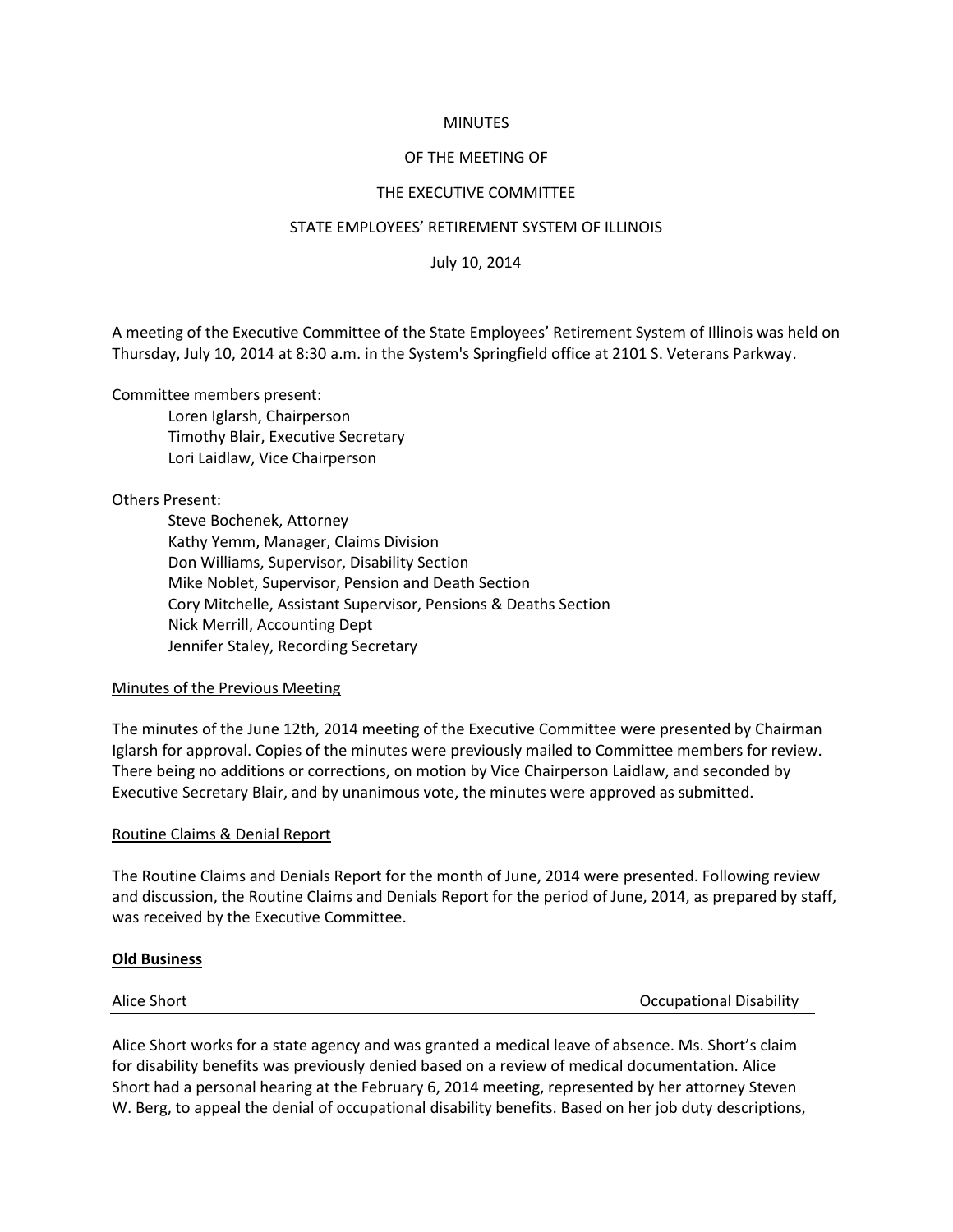our medical consultant did not find Ms. Short to be disabled from performing the duties of her job. Ms. Short claimed the Job Duty Statement was not completed accurately. At the February 6, 2014 meeting, Ms. Short's appeal was deferred and it was decided that SERS would request a new job duty statement from Ms. Short's supervisor and set up another evaluation with the System's medical consultant using the new job duty statement.

SERS received an updated job duty statement and it was sent to our medical consultant for review. Ms. Short's agency indicated that help is available to her for heavy and above the shoulder lifting. Our medical consultant reviewed the updated job description and the agency's willingness to provide assistance when needed and opined she could return to work. It was agreed that Attorney Berg will be given an opportunity to depose our medical consultant. That deposition was completed and referred to the Committee. Attorney Berg accompanied Ms. Short to the July meeting. He signed a Waiver of Procedures form in regards to Ms. Short's case and introduced some additional evidence.

Attorney Berg argued that the medical consultant who saw Ms. Short has never treated anyone with these problems and he (the consultant) ignored positive findings of other doctors. Ms. Short stated that her job duty statement is incorrect and she does not always have help available to her when needed.

After hearing the facts on the case, the Committee determined they would need additional medical office notes from 2007 to the present from Ms. Short's psychiatrist. Mr. Berg indicated he would get the information. The Committee has deferred this case until any new information is received and reviewed.

## David Harris Pension

David Harris worked at the Department of Financial and Professional Regulations before he retired. The System previously denied Mr. Harris' request to be allowed to retire under the alternative formula. Mr. Harris appealed to the circuit court and this matter was remanded to the System for additional consideration. Mr. Rhine, Mr. Harris' attorney, was present for a pre-hearing video conference at the Chicago office. After discussing the case, a hearing date was set for the August 14, 2014 Executive Committee meeting at 11:00 a.m.

John Hartnett Level Income - RTW

John Hartnett originally retired May 1, 2003 electing the Level Income Option and subsequently returned to work September 4, 2012. Upon his return, SERS refunded his ERI contributions and adjusted his service credit. Mr. Hartnett is currently working and is contemplating retiring again.

The Pension Section is seeking advice as to whether his "second" retirement would be calculated using the level income option since his "first" retirement was based on Mr. Hartnett selecting a level income option. Attorney Bochenek previously advised the Committee that the Pension Code was silent on this question but that there were difficulties in continuing with the initial election.

At the May Executive Committee meeting, Steve Bochenek, SERS' attorney, recommended working up figures on different scenarios to propose to Mr. Hartnett. Tim will send these scenarios to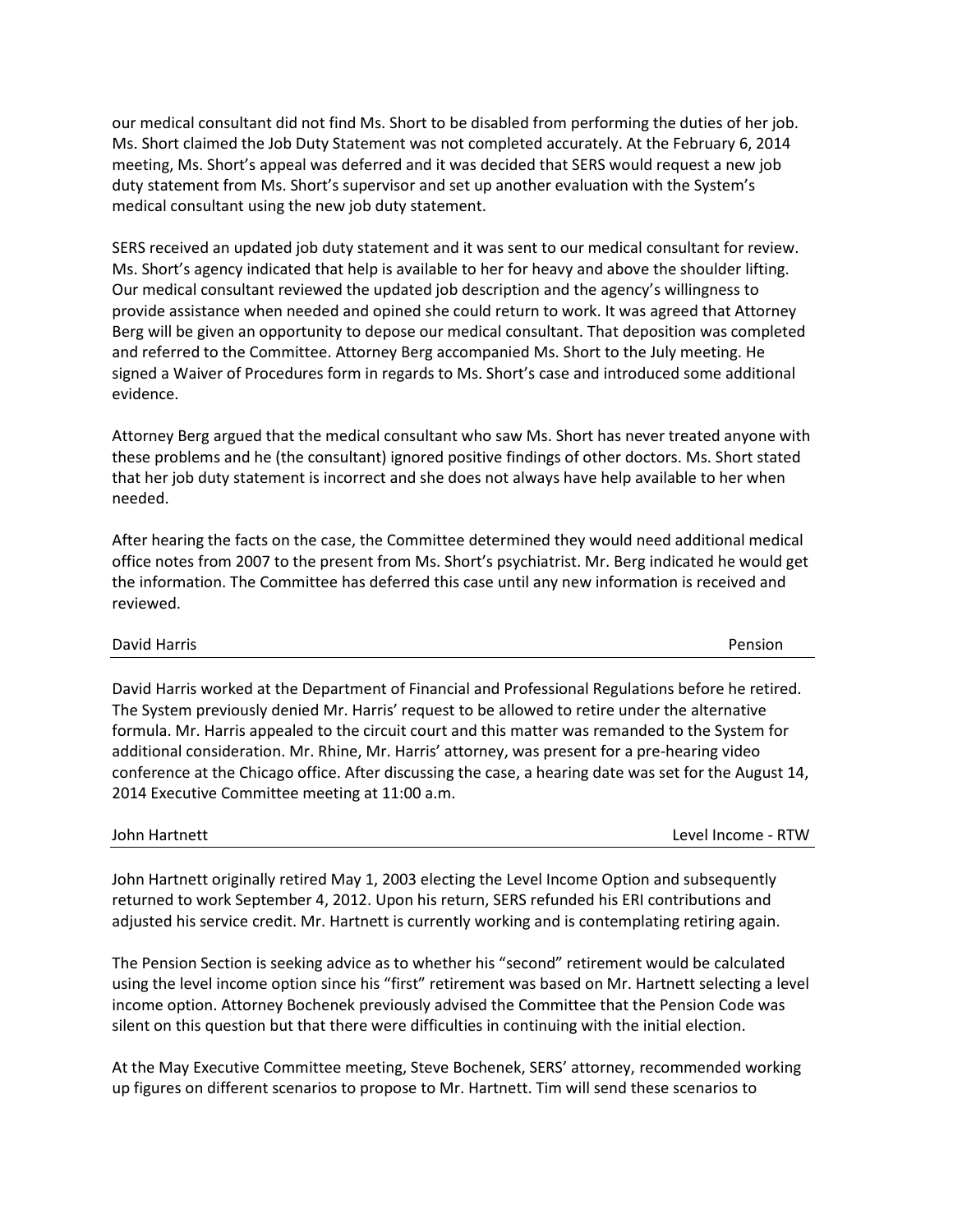Attorney Bochenek for review and consideration of whether any new policies should be adopted by the Executive Committee regarding this issue.

The Committee deferred the case until further information is received.

Aubra Hall Adult Disabled Child

Aubra Hall requested a personal hearing in a letter received by this office on April 17, 2014, regarding the decision that he does not have a disabling impairment. Mr. Hall signed a Waiver of Procedures form.

Joyce Appling retired from the State of Illinois effective January 1, 2006. Upon her death on October 12, 2012, we were contacted by her son, Aubra Hall, indicating he wanted to apply for disabled adult child benefits on his mother's account. Mr. Hall is receiving disabled child benefits from the Social Security Administration on his mother's account. When Joyce Appling originally returned her pension application she did not list any disabled adult children. Later, she listed Aubra Hall as a disabled adult child.

Aubra Hall submitted medical information in order to qualify for benefits. Mr. Hall's file was reviewed by a SERS medical consultant, who stated the medical evidence in file does not establish the presence of a disabling impairment.

Mr. Hall has been unable to locate any tax forms to support his case; however, he sent in Social Security information showing he is disabled as of April 30, 1991 (now that his mother is deceased he is drawing off of his mother's account). A new medical was sent to our SERS physician to help determine if Aubra Hall is disabled from a physical and/or mental standpoint. SERS will attempt to get medical on Mr. Hall from Social Security.

Cory Mitchelle will call his adopted brother's guardian for further information regarding Aubra Hall's support status. Chairman Iglarsh motioned to defer until we get more updated medical and/or other information.

| Pension – Approval to Waive Overpayment |
|-----------------------------------------|
|                                         |

Carolyn Sanders has been Power of Attorney for William Bettorf since November 21, 2013. She is requesting a written appeal before the Executive Committee. She is requesting that the refund requested and received by Mr. Bettorf be cancelled and his account be reinstated so that he could receive disability benefits.

After reviewing the information provided and some discussion, Chairman Iglarsh made motion to approve the appeal of Carolyn Sanders, on behalf of William Bettorf, to repay the refund and reinstate the account, contingent upon Carolyn Sanders proving the continuous disability of the member, seconded by Vice Chairperson Lori Laidlaw and all were in favor. The payment is due within 30 days of our billing notice.

| Stefanos Vasilakis |  |
|--------------------|--|
|--------------------|--|

Temporary Disability Benefit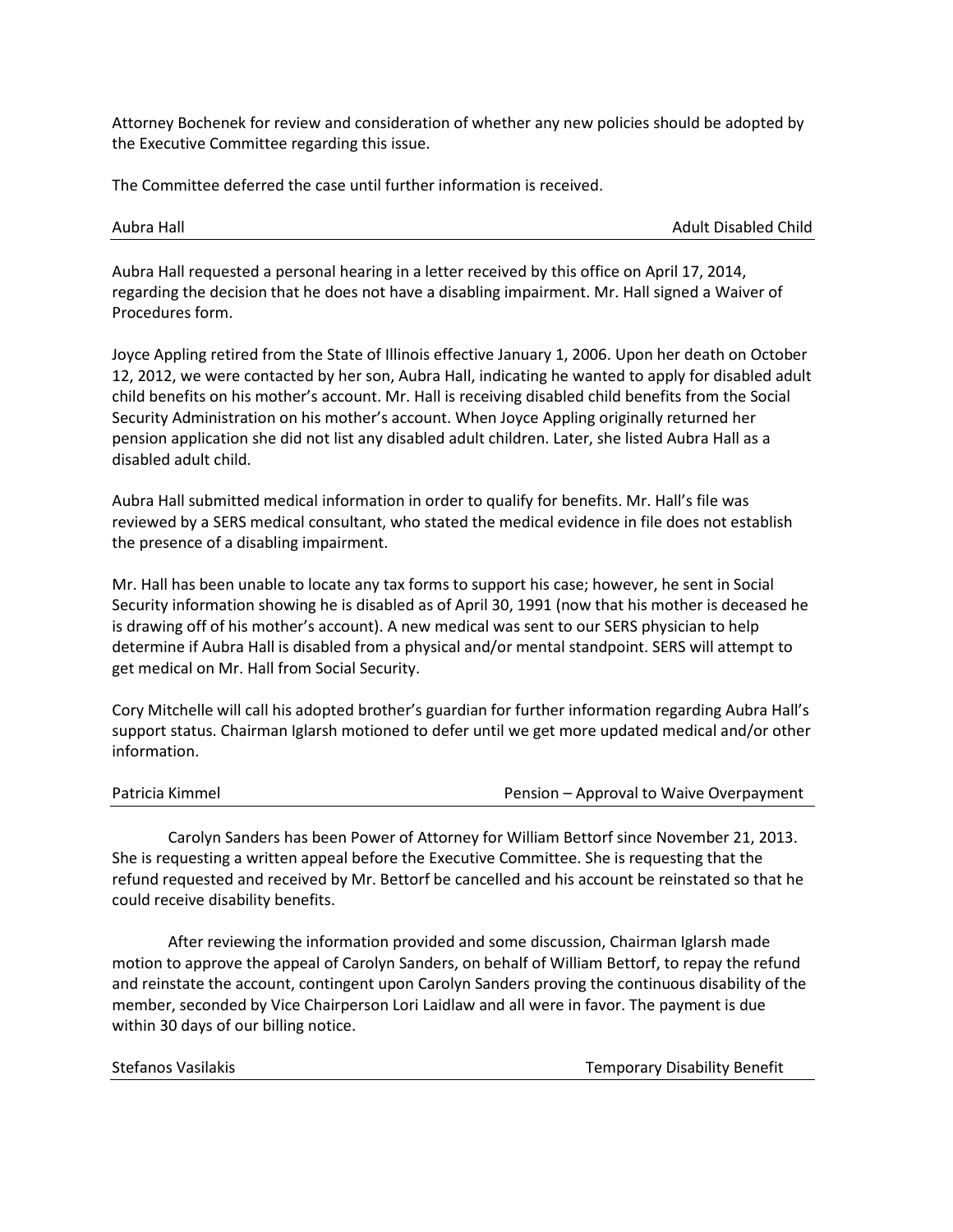Stefanos Vasilakis is requesting a written appeal with the Executive Committee. He was receiving temporary disability from SERS. Mr. Vasilakis' disability was reviewed by a medical doctor at SERS' request and his benefits were terminated October 31, 2013.

Mr. Vasilakis' temporary disability benefit is a zero sum due to the amount he receives from Social Security. He is asking we continue his service credit to his pension.

At the June 12, 2014 Executive Committee meeting, it was decided to suspend benefits effective March 31, 2014, and to defer further action to allow the member to submit additional medical information and the System's medical consultant to review all medical documentation. Additional medical information was reviewed by the SERS' medical consultant who concluded that Stefanos Vasilakis was not disabled from performing the duties of his job. A motion was made by Chairman Iglarsh to deny further benefits. Executive Secretary Blair seconded the motion and all were in favor.

# **New Business**

Matthew Pension Less than Estimate

Matthew Wettig was mailed a pension estimate in January, 2014 showing a monthly pension amount of \$5,050.50 if he purchased 1.50 months of his paid sick and vacation days. This estimate assumed a retirement date of May 1, 2014 and 5.00 months of unpaid sick days. This estimate also used his final rate of pay to calculate his pension.

This pension estimate was incorrect because Mr. Wettig would have been 1.50 months short of 20 years in the alternative formula, so we would not have been able to use his final rate of pay and would instead have to use his final average compensation.

Matthew Wettig retired effective May 1, 2014. He did not purchase service credit from his sick and vacation days. Mr. Wettig had 4.25 months of unpaid sick days at the time of his retirement; this made him 3.75 months short of having 20 years in the alternative formula.

Mr. Wettig can purchase 3.00 months of service for his paid sick and vacation days, as he is within 90 days of separation; however, he will still be .75 months short of having 20 years in the alternative formula. Mr. Wettig wants his pension to be based on 20 years of alternative formula so we may use his rate of pay instead of his final average compensation.

Mr. Wettig appeared before the Committee and it was determined that he and Trustee Laidlaw knew each other from Union business. Mr. Wettig was asked if he preferred Trustee Laidlaw be recused from his hearing, but he declined. He also signed a Waiver of Procedures form.

Chairman Iglarsh made a motion to approve Mr. Wettig's pension being based on his final rate of pay, using the service credit in his record, plus the additional service credit he can purchase for paid sick and vacation, seconded by Vice Chairperson Laidlaw. All were in favor.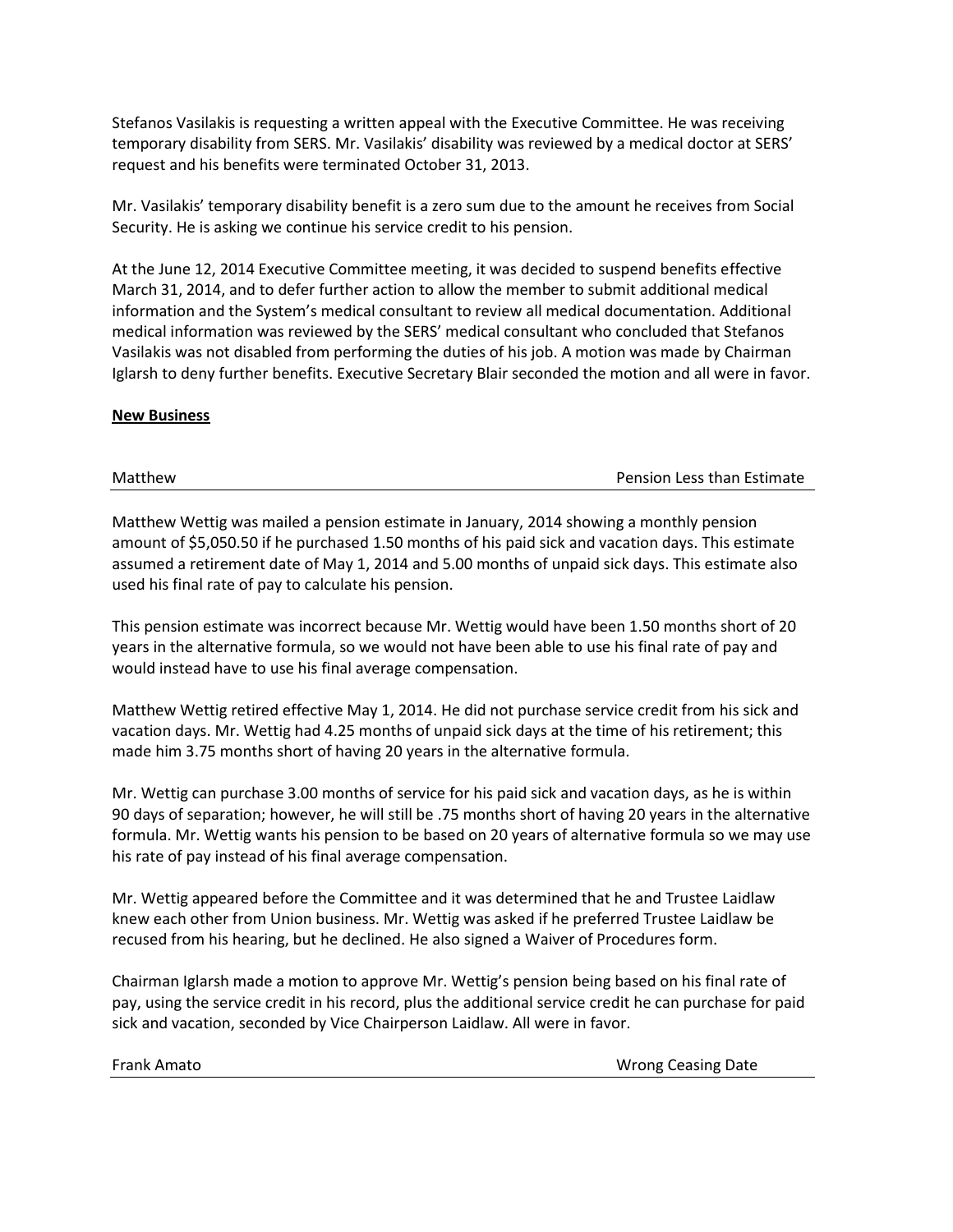Frank Amato originally began an occupational leave January 25, 2008. Because Mr. Amato was over 60 years old, he was entitled to 5 years of disability. His ceasing date was January 31, 2013.

Mr. Amato's workers' compensation benefits were stopped on January 31, 2009 causing our occupational disability benefits to stop at the same time. Mr. Amato's workers' compensation benefits were reinstated February 1, 2009. His occupational disability benefits were also reinstated February 1, 2009; however, when his benefits were reinstated, the system incorrectly added a year on to his ceasing date resulting in an overpayment of \$10,068.51. Mr. Amato is appealing the overpayment.

Frank Amato's case is deferred to allow for a personal hearing.

| Benita Walker | Disability Benefits Suspended |
|---------------|-------------------------------|
|---------------|-------------------------------|

Benita Walker works as an Account Clerk 2 for the Illinois Department of Corrections at Stateville Correctional Center. She last worked on January 6, 2014 and began her medical leave of absence on January 7, 2014.

Her file went for medical review on April 22, 2014. It was at that time determined that though this member did have a medical impairment, it was established that the severity and limitations due to the impairment did not preclude the performance of sedentary work as was described. It was therefore determined that the medical evidence in file did not substantiate the presence of a disabling impairment. Her nonoccupational disability claim went before the Executive Committee April 10, 2014 and was denied. Ms. Walker disagrees with the temporary denial of her benefits and is requesting a written appeal.

After some discussion, Chairman Iglarsh stated that the System needed neurological notes regarding Ms. Walker before making a decision. The matter was deferred.

Kimberly Cochran **Pension – Re-appeal** Pension – Re-appeal

Kimberly Cochran would like to re-appeal the Board of Trustees' decision regarding her monthly pension annuity. The committee reviewed this case and determined there was no new evidence presented to justify a re-appeal. Chairperson Laidlaw made a motion to deny the reappeal, seconded by Executive Director Blair. All were in favor.

Kimberly Cochran **Pension – Re-appeal** 

Beverly Bynum was approved for temporary disability benefits from SERS effective October 9, 2012. Ms. Bynum returned to work on March 12, 2013; however SERS was not notified in a timely manner, therefore she incurred an overpayment of disability benefits in the amount of \$3,198.73 for the time period of March 12, 2013 through May 31, 2013. At the time the removal was prepared to stop her benefits, it contained incorrect information which resulted in Ms. Bynum continuing to receive disability payments for the time period of June 1, 2013 through August 31, 2013. These benefits, which were paid to her in error after she had returned to work, resulted in an additional overpayment in the amount of \$7,812.40, for a new total overpayment of \$11,011.13.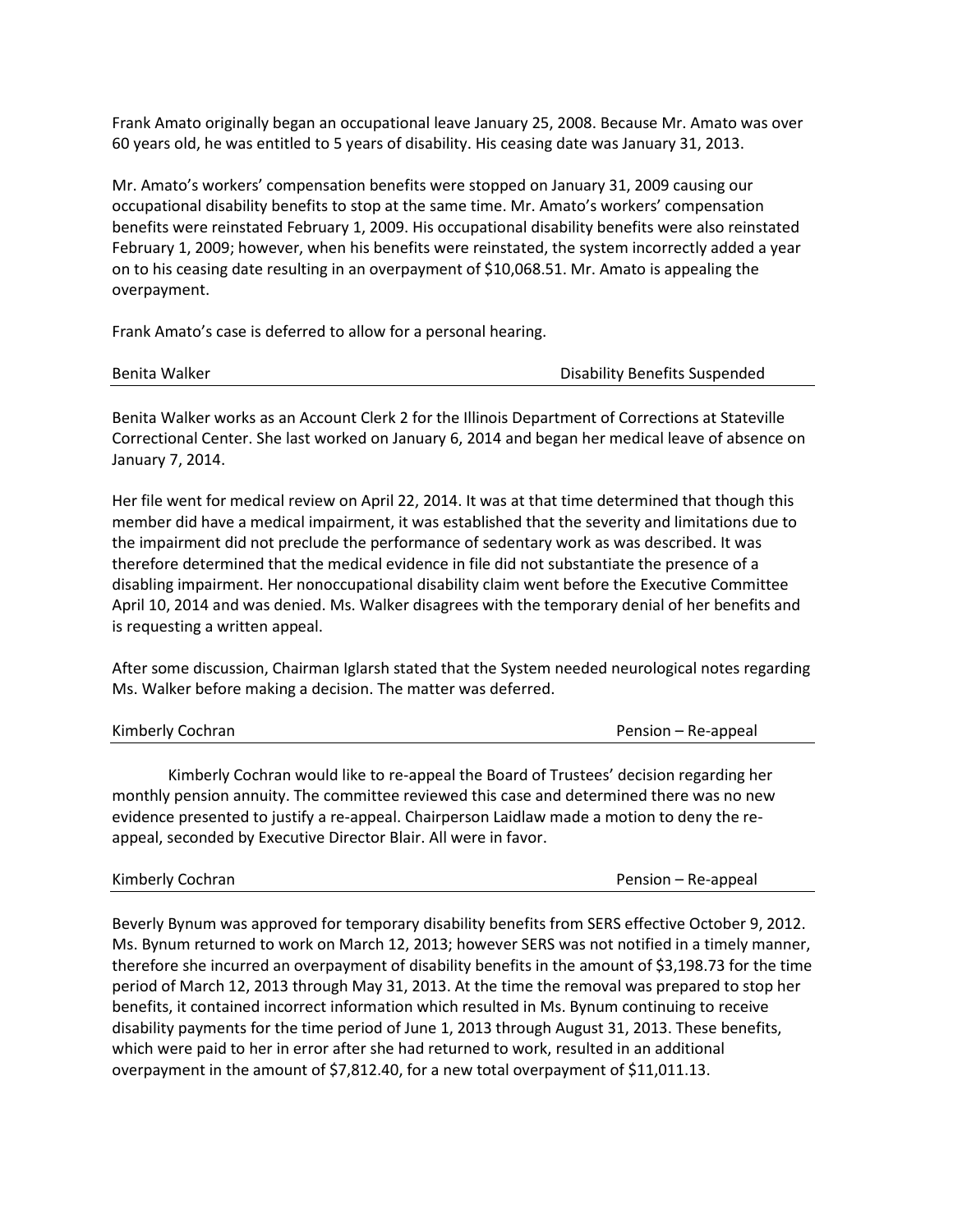After she was billed for her original overpayment in May, 2013, Ms. Bynum contacted SERS and eventually returned the Repayment Contract. SERS then began receiving \$125.00 per pay which was applied to her overpayment. Upon discovery of the second overpayment Ms. Bynum was billed, but she did not respond to our requests for repayment of the additional monies paid to her in error. Ms. Bynum was then discharged from her job in November, 2013 and no further payroll deduction monies were received. The current total balance of her overpayment is \$9,761.33.

In February, 2014, Ms. Bynum applied for a refund of her contributions and at that time she also indicated to SERS that she had filed for bankruptcy. Due to the fact that SERS had not received the official notice of bankruptcy filing, SERS was unable to release the refund.

On April 28, 2014, SERS received a "discharge of debtor" as a result of Ms. Bynum's filing of Chapter 7 bankruptcy. SERS then wrote to her and informed her that based on her bankruptcy filing, SERS was barred from collection with the exception of collection under the theory of recoupment, which states that "SERS has the right to recover the overpayment from any future benefits or refunds paid by SERS".

In May, 2014, Ms. Bynum submitted a second request for a refund (which again included an indication that she wanted to rollover a portion of her contributions). She was reminded that SERS had the right to recover the overpaid amount through the theory of recoupment and she withdrew her request for a refund.

On June 23, 2014, Ms. Bynum again contacted SERS asking to receive a refund of her contributions. SERS responded again that we had the right to recover; however she requested the right to file an appeal in order for her to be allowed to receive a contribution refund on the basis that she is a single mother of four children who has no means of support for her children. In that request she acknowledged that she misunderstood and misused funds from SERS.

Based on Ms. Bynum's retirement account, she has contributions on deposit less than the current balance of the overpayment owed. If she was granted the right to a refund, SERS would have no recourse to recover the overpayment and the debt would ultimately be written off. After a review of the case and some discussion, Vice Chairperson Laidlaw made a motion to deny Ms. Bynum's request to waive the overpayment, seconded by Executive Secretary Blair. All were in favor.

There being no further business to be brought before the Committee, the meeting was adjourned at 12:07 p.m. The next meeting of the Executive Committee is scheduled for Thursday, August 14th, 2014, in the Springfield office, with video conferencing in Chicago.

Loren Iglarsh Chairman

\_\_\_\_\_\_\_\_\_\_\_\_\_\_\_\_\_\_\_\_\_\_\_\_\_\_\_\_\_\_\_\_\_\_\_\_\_\_\_\_\_\_\_\_

\_\_\_\_\_\_\_\_\_\_\_\_\_\_\_\_\_\_\_\_\_\_\_\_\_\_\_\_\_\_\_\_\_\_\_\_\_\_\_\_\_\_\_\_

Lori Laidlaw Vice Chairperson